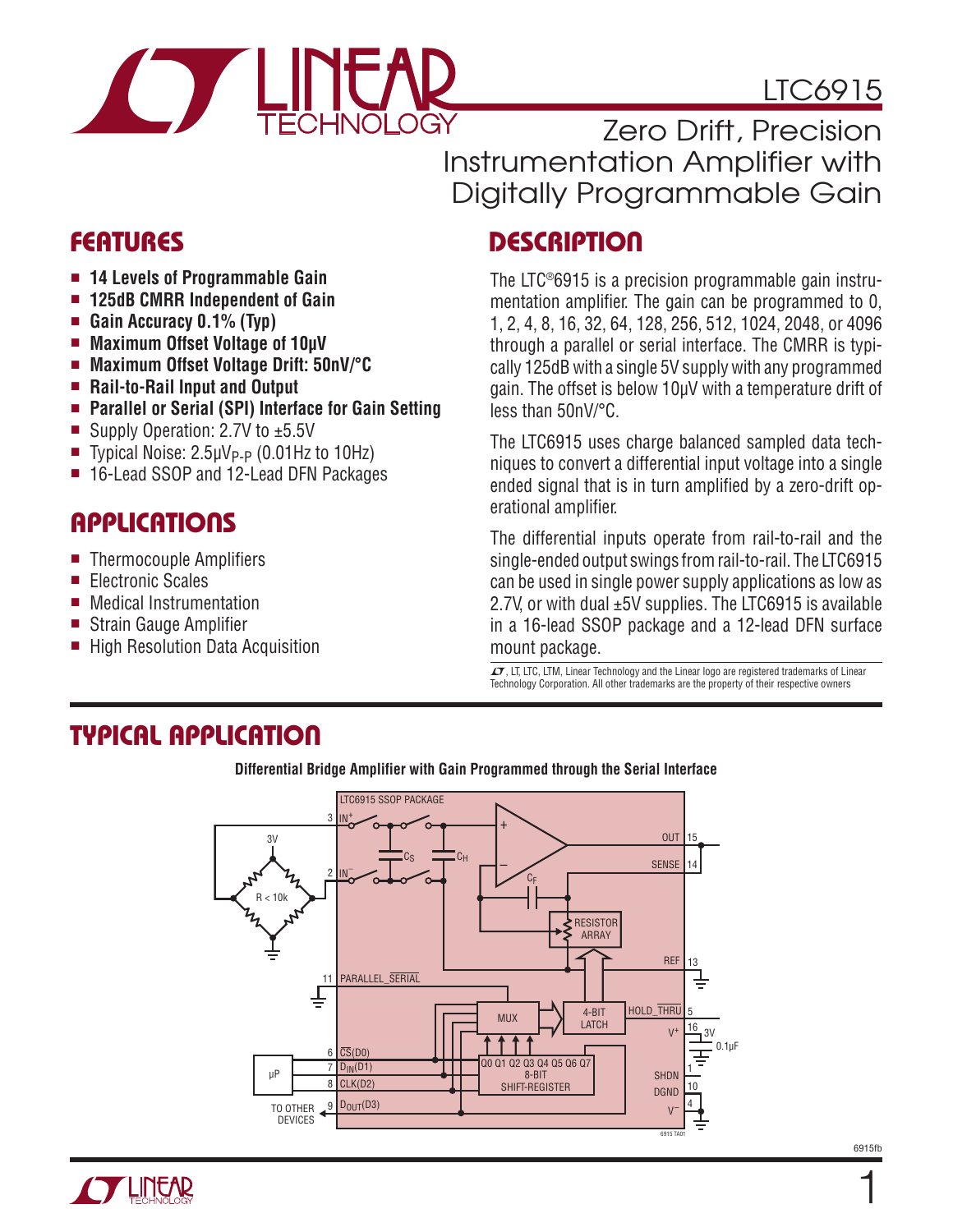### Absolute Maximum Ratings

**(Note 1)**

| <b>Operating Temperature Range</b> |  |
|------------------------------------|--|
|                                    |  |

| <b>Junction Temperature</b>              |  |
|------------------------------------------|--|
|                                          |  |
|                                          |  |
|                                          |  |
| <b>Storage Temperature</b>               |  |
|                                          |  |
|                                          |  |
| Lead Temperature (Soldering 10 sec)300°C |  |

### PIN CONFIGURATION



### ORDER INFORMATION

| <b>LEAD FREE FINISH</b>  | <b>TAPE AND REEL</b> | <b>PART MARKING</b>  | <b>PACKAGE DESCRIPTION</b>             | <b>TEMPERATURE RANGE</b>            |
|--------------------------|----------------------|----------------------|----------------------------------------|-------------------------------------|
| LTC6915CDE#PBF           | LTC6915CDE#TRPBF     | 6915                 | 12-Lead (4mm × 3mm) Plastic DFN        | $0^{\circ}$ C to $70^{\circ}$ C     |
| LTC6915IDE#PBF           | LTC6915IDE#TRPBF     | 69151                | 12-Lead (4mm × 3mm) Plastic DFN        | $-40^{\circ}$ C to 85 $^{\circ}$ C  |
| LTC6915CGN#PBF           | LTC6915CGN#TRPBF     | 6915                 | 16-Lead Narrow Plastic SSOP            | $0^{\circ}$ C to $70^{\circ}$ C     |
| LTC6915IGN#PBF           | LTC6915IGN#TRPBF     | 69151                | 16-Lead Narrow Plastic SSOP            | $-40^{\circ}$ C to 85 $^{\circ}$ C  |
| LTC6915HGN#PBF           | LTC6915HGN#TRPBF     | 6915H                | 16-Lead Narrow Plastic SSOP            | $-40^{\circ}$ C to 125 $^{\circ}$ C |
| <b>LEAD BASED FINISH</b> | <b>TAPE AND REEL</b> | <b>PART MARKING*</b> | <b>PACKAGE DESCRIPTION</b>             | <b>TEMPERATURE RANGE</b>            |
| LTC6915CDE               | LTC6915CDE#TR        | 6915                 | 12-Lead (4mm $\times$ 3mm) Plastic DFN | $0^{\circ}$ C to $70^{\circ}$ C     |
| LTC6915IDE               | LTC6915IDE#TR        | 69151                | 12-Lead (4mm × 3mm) Plastic DFN        | $-40^{\circ}$ C to 85 $^{\circ}$ C  |
| LTC6915CGN               | LTC6915CGN#TR        | 6915                 | 16-Lead Narrow Plastic SSOP            | $0^{\circ}$ C to $70^{\circ}$ C     |
| LTC6915IGN               | LTC6915IGN#TR        | 69151                | 16-Lead Narrow Plastic SSOP            | $-40^{\circ}$ C to 85 $^{\circ}$ C  |
| LTC6915HGN               | LTC6915HGN#TR        | 6915H                | 16-Lead Narrow Plastic SSOP            | $-40^{\circ}$ C to 125 $^{\circ}$ C |

Consult LTC Marketing for parts specified with wider operating temperature ranges.

For more information on lead free part marking, go to: http://www.linear.com/leadfree/

For more information on tape and reel specifications, go to: http://www.linear.com/tapeandreel/

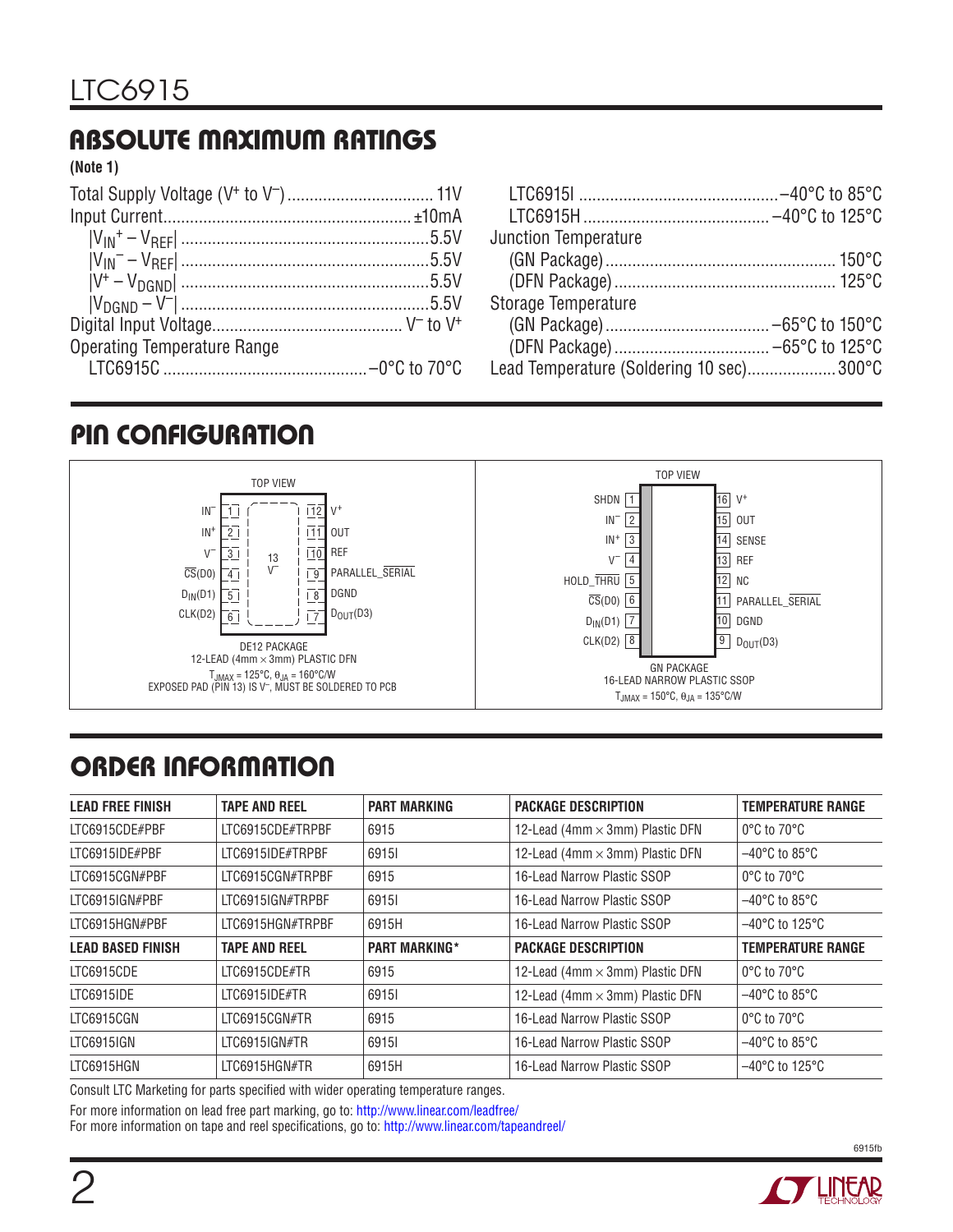temperature range, otherwise specifications are at T<sub>A</sub> = 25°C.

| <b>SYMBOL</b> | <b>PARAMETER</b>                                          | <b>CONDITIONS</b>                                                                                                                                                                                                                                       |           | MIN                           | <b>TYP</b>        | <b>MAX</b>            | <b>UNITS</b>               |
|---------------|-----------------------------------------------------------|---------------------------------------------------------------------------------------------------------------------------------------------------------------------------------------------------------------------------------------------------------|-----------|-------------------------------|-------------------|-----------------------|----------------------------|
|               | $V^+ = 3V$ , $V^- = 0V$ , $V_{REF} = 200$ mV              |                                                                                                                                                                                                                                                         |           |                               |                   |                       |                            |
|               | Gain Error (Note 2)                                       | $A_V = 1 (R_L = 10k)$                                                                                                                                                                                                                                   |           | $-0.075$                      | 0                 | 0.075                 | $\frac{0}{0}$              |
|               | Gain Error (Note 2)                                       | $A_V = 2$ to 32 (R <sub>L</sub> = 10k)                                                                                                                                                                                                                  |           | $-0.5$                        | 0                 | 0.5                   | $\%$                       |
|               | Gain Error (Note 2)                                       | $A_V = 64$ to 1024 (R <sub>1</sub> = 10k)                                                                                                                                                                                                               |           | $-0.6$                        | $-0.1$            | 0.6                   | $\frac{0}{0}$              |
|               | Gain Error (Note 2)                                       | $A_V = 2048, 4096$ (R <sub>L</sub> = 10k)                                                                                                                                                                                                               |           | $-1$                          | $-0.2$            | 1.0                   | $\frac{0}{0}$              |
|               | <b>Gain Nonlinearity</b>                                  | $A_V = 1$                                                                                                                                                                                                                                               |           |                               | 3                 | 15                    | ppm                        |
| $V_{OS}$      | Input Offset Voltage (Note 3)                             | $V_{CM} = 200$ mV                                                                                                                                                                                                                                       |           |                               | $-3$              | ±10                   | $\mu$ V                    |
|               | Average Input Offset Drift (Note 3)                       | $T_A = -40^{\circ}C$ to 85°C<br>$T_A = 85^{\circ}$ C to 125°C                                                                                                                                                                                           |           |                               |                   | ±50<br>±100           | nV/°C<br>nV/°C             |
| IB            | Average Input Bias Current (Note 4)                       | $V_{CM} = 1.2V$                                                                                                                                                                                                                                         |           |                               | 5                 | 10                    | nA                         |
| $I_{OS}$      | Average Input Offset Current (Note 4)                     | $V_{CM} = 1.2V$                                                                                                                                                                                                                                         |           |                               | 1.5               | 3                     | пA                         |
| en            | Input Noise Voltage                                       | DC to 10Hz                                                                                                                                                                                                                                              |           |                               | 2.5               |                       | $\mu V_{P-P}$              |
|               | $V^+ = 3V$ , $V^- = 0V$ , $V_{REF} = 200$ mV              |                                                                                                                                                                                                                                                         |           |                               |                   |                       |                            |
| <b>CMRR</b>   | Common Mode Rejection Ratio                               | $A_V = 1024$ , $V_{CM} = 0V$ to 3V, LTC6915C<br>$A_V = 1024$ , $V_{CM} = 0.1V$ to 2.9V, LTC6915I<br>$A_V = 1024$ , $V_{CM} = 0V$ to 3V, LTC6915I<br>$A_V = 1024$ , $V_{CM} = 0.1V$ to 2.9V, LTC6915H<br>$A_V = 1024$ , $V_{CM} = 0V$ to 2.97V, LTC6915H |           | 100<br>100<br>95<br>100<br>85 | 119<br>119<br>119 |                       | dB<br>dB<br>dB<br>dB<br>dB |
| <b>PSRR</b>   | Power Supply Rejection Ratio (Note 5)                     | $V_S = 2.7V$ to 6V                                                                                                                                                                                                                                      |           | 110                           | 116               |                       | dB                         |
|               | Output Voltage Swing High (Referenced to V <sup>-</sup> ) | Sourcing 200µA<br>Sourcing 2mA                                                                                                                                                                                                                          |           | 2.95<br>2.75                  | 2.98<br>2.87      |                       | V<br>$\vee$                |
|               | Output Voltage Swing Low (Referenced to V <sup>-</sup> )  | Sinking 200µA<br>Sinking 2mA                                                                                                                                                                                                                            |           |                               | 18<br>130         | 50<br>300             | mV<br>mV                   |
|               | Supply Current, Parallel Mode                             | No Load at OUT, $V_{CM} = 200$ mV                                                                                                                                                                                                                       |           |                               | 0.88              | 1.3                   | mA                         |
|               | Supply Current, Serial Mode (Note 6)                      | No Load at OUT, Capacitive Load at<br>$D_{\text{OUT}}(C_L) = 15pF$ , Continuous CLK<br>Frequency = $4MHz$ , $\overline{CS}$ = LOW,<br>Gain Control Code = 0001                                                                                          |           |                               | 1.1               | 1.65                  | mA                         |
|               | Supply Current Shutdown                                   | $V_{\text{SHDN}} = 2.7V$ (Hardware Shutdown)<br>$V_{\text{SHDN}}$ = 1V, Gain Control Code = 0000<br>(Software Shutdown)                                                                                                                                 | $\bullet$ |                               | 1<br>125          | $\overline{4}$<br>180 | μA<br>μA                   |
|               | <b>SHDN Input High</b>                                    |                                                                                                                                                                                                                                                         |           | 2.7                           |                   |                       | V                          |
|               | <b>SHDN Input Low</b>                                     |                                                                                                                                                                                                                                                         |           |                               |                   | 1                     | $\vee$                     |
|               | SHDN and HOLD_THRU Input Current (Note 2)                 |                                                                                                                                                                                                                                                         |           |                               |                   | 5                     | μA                         |
|               | Internal Op Amp Gain Bandwidth                            |                                                                                                                                                                                                                                                         |           |                               | 200               |                       | kHz                        |
|               | Slew Rate                                                 |                                                                                                                                                                                                                                                         |           |                               | 0.2               |                       | $V/\mu s$                  |
|               | <b>Internal Sampling Frequency</b>                        |                                                                                                                                                                                                                                                         |           |                               | 3                 |                       | kHz                        |
|               | $V^+ = 5V$ , $V^- = 0V$ , $V_{REF} = 200$ mV              |                                                                                                                                                                                                                                                         |           |                               |                   |                       |                            |
|               | Gain Error (Note 2)                                       | $A_V = 1 (R_L = 10k)$                                                                                                                                                                                                                                   |           | $-0.075$                      | $\mathbf 0$       | 0.075                 | $\frac{0}{0}$              |
|               | Gain Error (Note 2)                                       | $Ay = 2$ to 32 (R <sub>L</sub> = 10k)                                                                                                                                                                                                                   |           | $-0.5$                        | $\mathbf 0$       | 0.5                   | $\frac{0}{0}$              |
|               | Gain Error (Note 2)                                       | $A_V = 64$ to 1024 (R <sub>L</sub> = 10k)                                                                                                                                                                                                               |           | $-0.6$                        | $-0.1$            | 0.6                   | $\frac{0}{0}$              |
|               | Gain Error (Note 2)                                       | $A_V = 2048, 4096$ (R <sub>L</sub> = 10k)                                                                                                                                                                                                               |           | $-1$                          | $-0.2$            | 1.                    | $\frac{0}{0}$              |
|               | <b>Gain Nonlinearity</b>                                  | $A_V = 1$                                                                                                                                                                                                                                               |           |                               | 3                 | 15                    | ppm                        |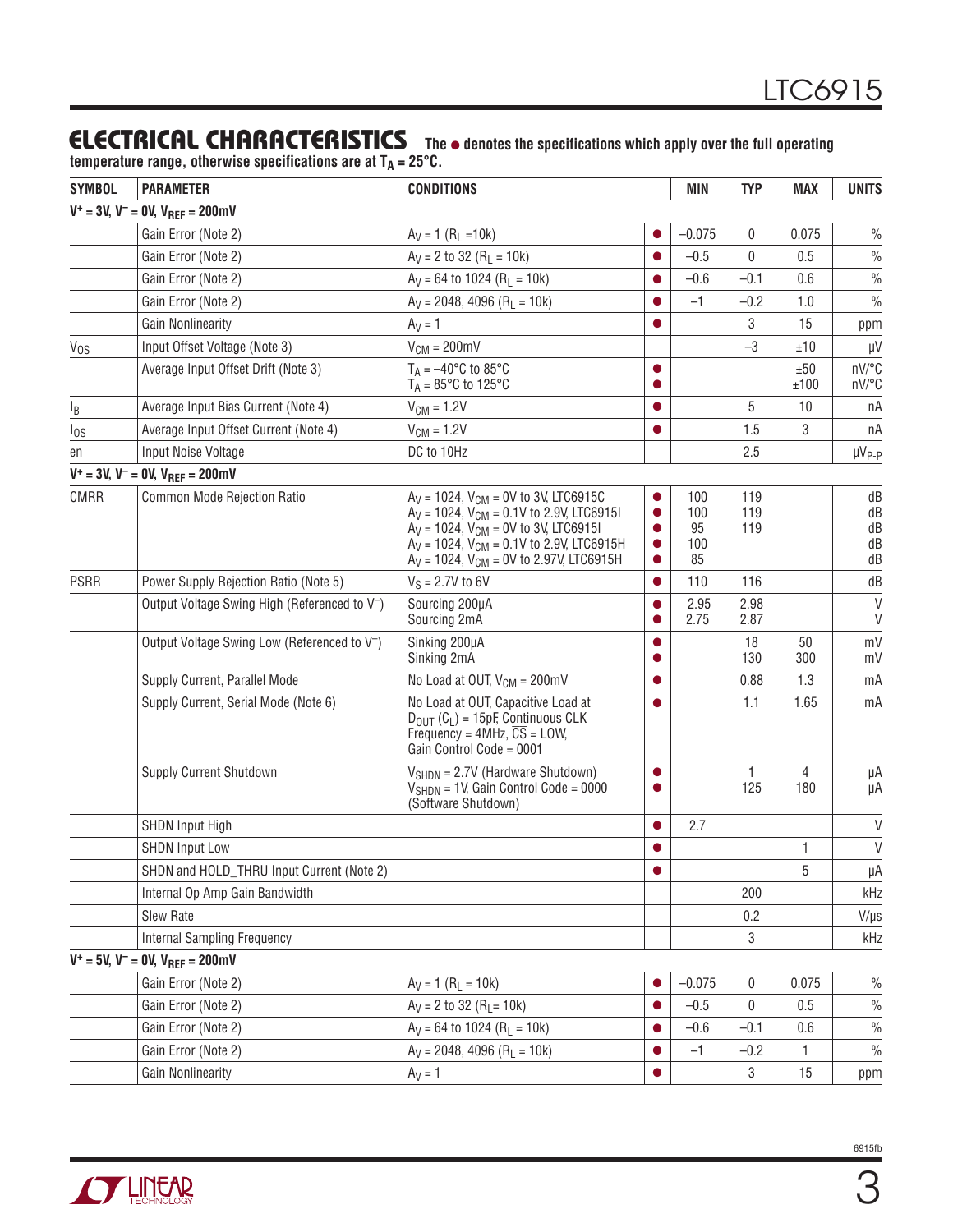**temperature range, otherwise specifications are at TA = 25°C.**

| $V_{OS}$    | Input Offset Voltage (Note 3)                | $V_{CM} = 200$ mV                                                                                                                                                                                                                                       |                        |                               | $-3$                  | ±10          | μV                         |
|-------------|----------------------------------------------|---------------------------------------------------------------------------------------------------------------------------------------------------------------------------------------------------------------------------------------------------------|------------------------|-------------------------------|-----------------------|--------------|----------------------------|
|             | Average Input Offset Drift (Note 3)          | $T_A = -40$ °C to 85°C<br>$T_A = 85^\circ \text{C}$ to 125°C                                                                                                                                                                                            |                        |                               |                       | ±50<br>±100  | nV/°C<br>nV/°C             |
|             | Average Input Bias Current (Note 4)          | $V_{CM} = 1.2V$                                                                                                                                                                                                                                         |                        |                               | 5                     | 10           | nA                         |
| $I_{OS}$    | Average Input Offset Current (Note 4)        | $V_{CM} = 1.2V$                                                                                                                                                                                                                                         |                        |                               | 1.5                   | 3            | пA                         |
| <b>CMRR</b> | Common Mode Rejection Ratio                  | $A_V = 1024$ , $V_{CM} = 0V$ to 5V, LTC6915C<br>$A_V = 1024$ , $V_{CM} = 0.1V$ to 4.9V, LTC6915I<br>$A_V = 1024$ , $V_{CM} = 0V$ to 5V, LTC6915I<br>$A_V = 1024$ , $V_{CM} = 0.1V$ to 4.9V, LTC6915H<br>$A_V = 1024$ , $V_{CM} = 0V$ to 4.97V, LTC6915H | $\bullet$<br>$\bullet$ | 105<br>105<br>95<br>100<br>85 | 125<br>125<br>125     |              | dB<br>dB<br>dB<br>dB<br>dB |
| <b>PSRR</b> | Power Supply Rejection Ratio (Note 5)        | $V_S = 2.7V$ to 6V                                                                                                                                                                                                                                      |                        | 110                           | 116                   |              | dB                         |
|             | Output Voltage Swing High                    | Sourcing 200µA<br>Sourcing 2mA                                                                                                                                                                                                                          |                        | 4.95<br>4.80                  | 4.99<br>4.93          |              | $\vee$<br>$\vee$           |
|             | Output Voltage Swing Low                     | Sinking 200µA<br>Sinking 2mA                                                                                                                                                                                                                            |                        |                               | 17<br>120             | 50<br>300    | mV<br>mV                   |
|             | $V^+ = 5V$ , $V^- = 0V$ , $V_{REF} = 200$ mV |                                                                                                                                                                                                                                                         |                        |                               |                       |              |                            |
|             | Supply Current, Parallel Mode                | No Load at OUT, $V_{CM} = 200$ mV                                                                                                                                                                                                                       |                        |                               | 0.95                  | 1.48         | mA                         |
|             | Supply Current, Serial Mode (Note 6)         | No Load at OUT, Capacitive Load at<br>$D_{\text{OUT}}(C_L) = 15pF$ , Continuous CLK<br>Frequency = $4MHz$ , $\overline{CS}$ = LOW,<br>Gain Control Code = 0001                                                                                          |                        |                               | 1.4                   | 2            | mA                         |
|             | Supply Current, Shutdown                     | $V_{\text{SHDN}} = 4.5V$ (Hardware Shutdown)<br>$V_{SHDN}$ = 1V, Gain Control Code = 0000<br>(Software Shutdown)                                                                                                                                        | 0                      |                               | $\overline{2}$<br>135 | 10<br>200    | μA<br>μA                   |
|             | <b>SHDN Input High</b>                       |                                                                                                                                                                                                                                                         |                        | 4.5                           |                       |              | V                          |
|             | <b>SHDN Input Low</b>                        |                                                                                                                                                                                                                                                         |                        |                               |                       | 1            | $\vee$                     |
|             | SHDN and HOLD_THRU Input Current (Note 2)    |                                                                                                                                                                                                                                                         |                        |                               |                       | 5            | μA                         |
|             | Internal Op Amp Gain Bandwidth               |                                                                                                                                                                                                                                                         |                        |                               | 200                   |              | kHz                        |
|             | Slew Rate                                    |                                                                                                                                                                                                                                                         |                        |                               | 0.2                   |              | $V/\mu s$                  |
|             | <b>Internal Sampling Frequency</b>           |                                                                                                                                                                                                                                                         |                        |                               | 3                     |              | kHz                        |
|             | $V^+ = 5V$ , $V^- = -5V$ , $V_{REF} = 0V$    |                                                                                                                                                                                                                                                         |                        |                               |                       |              |                            |
|             | Gain Error (Note 2)                          | $A_V = 1 (R_L = 10k)$                                                                                                                                                                                                                                   |                        | $-0.075$                      | 0                     | 0.075        | $\frac{0}{0}$              |
|             | Gain Error (Note 2)                          | $A_V = 2$ to 32 (R <sub>1</sub> = 10k)                                                                                                                                                                                                                  |                        | $-0.5$                        | $\mathbf{0}$          | 0.5          | $\frac{0}{0}$              |
|             | Gain Error (Note 2)                          | $A_V = 64$ to 1024 (R <sub>L</sub> = 10k)                                                                                                                                                                                                               |                        | $-0.6$                        | $-0.1$                | 0.6          | $\frac{0}{0}$              |
|             | Gain Error (Note 2)                          | $A_V = 2048, 4096 (R_L = 10k)$                                                                                                                                                                                                                          |                        | $-1$                          | $-0.2$                | 1            | $\%$                       |
|             | <b>Gain Nonlinearity</b>                     | $A_V = 1$                                                                                                                                                                                                                                               | O                      |                               | 3                     | 15           | ppm                        |
| $V_{OS}$    | Input Offset Voltage (Note 3)                | $V_{CM} = 0$ mV                                                                                                                                                                                                                                         |                        |                               | 5                     | ±20          | $\mu V$                    |
|             | Average Input Offset Drift (Note 3)          | $T_A = -40$ °C to 85°C<br>$T_A = 85^{\circ}$ C to 125°C                                                                                                                                                                                                 |                        |                               |                       | ±50<br>±100  | nV/°C<br>nV/°C             |
| $I_{OS}$    | Average Input Bias Current (Note 4)          | $V_{CM} = 1V$                                                                                                                                                                                                                                           | ●                      |                               | 4                     | 10           | пA                         |
|             | Average Input Offset Current (Note 4)        | $V_{CM} = 1V$                                                                                                                                                                                                                                           |                        |                               | 1.5                   | $\mathbf{3}$ | nA                         |

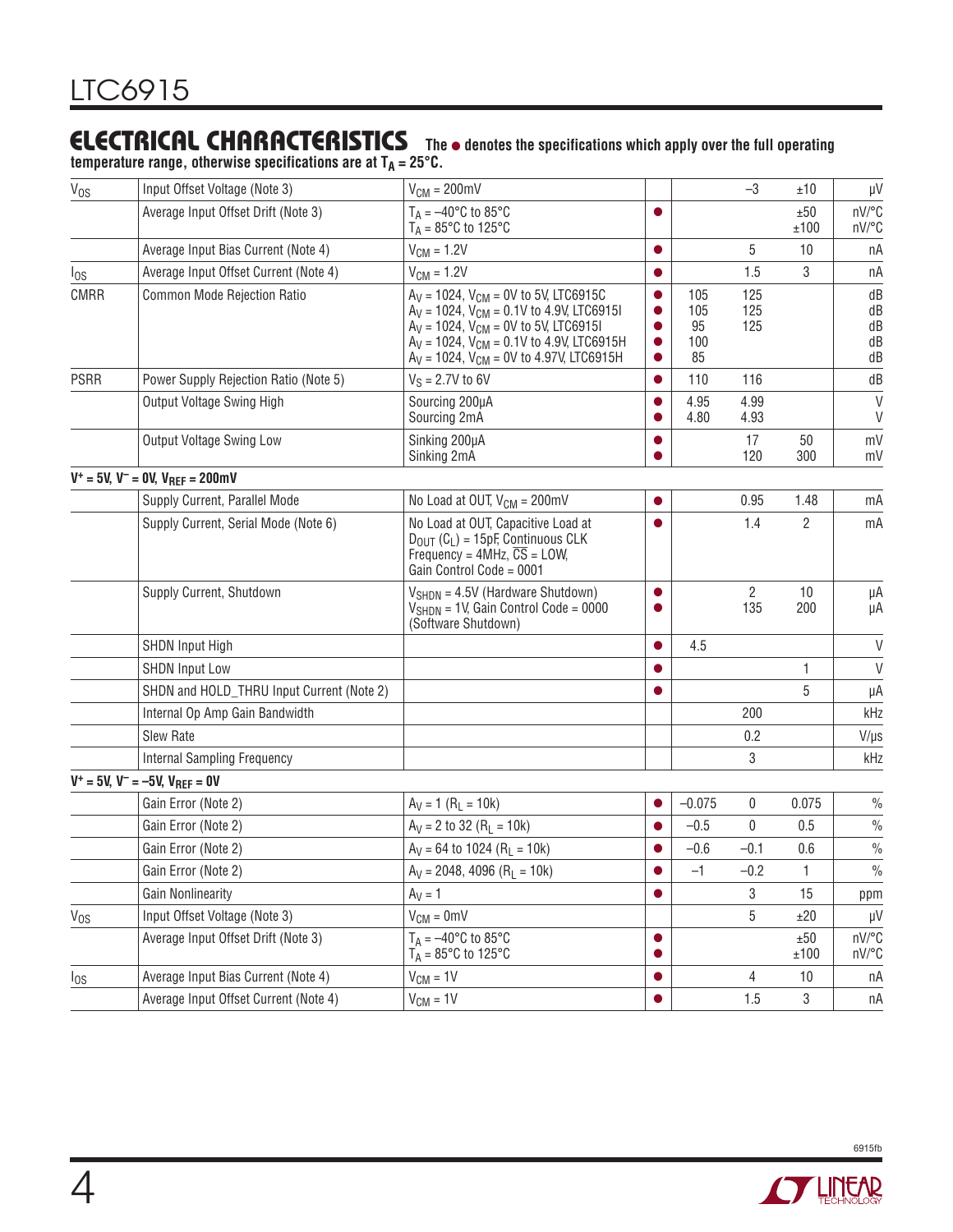temperature range, otherwise specifications are at T<sub>A</sub> = 25°C.

| <b>CMRR</b>     | Common Mode Rejection Ratio                             | $A_V = 1024$ , $V_{CM} = -5V$ to 5V, LTC6915C<br>$A_V = 1024$ , $V_{CM} = -4.9V$ to 4.9V, LTC6915I<br>$A_V = 1024$ , $V_{CM} = -5V$ to 5V, LTC6915I<br>$A_V = 1024$ , $V_{CM} = -4.9V$ to 4.9V, LTC6915H<br>$A_V = 1024$ , $V_{CM} = -5V$ to 4.97V, LTC6915H | $\bullet$<br>$\bullet$ | 105<br>105<br>100<br>100<br>90 | 123<br>123<br>123  |                    | dB<br>dB<br>dB<br>dB<br>dB |
|-----------------|---------------------------------------------------------|--------------------------------------------------------------------------------------------------------------------------------------------------------------------------------------------------------------------------------------------------------------|------------------------|--------------------------------|--------------------|--------------------|----------------------------|
| <b>PSRR</b>     | Power Supply Rejection Ratio (Note 5)                   | $V_S = 2.7V$ to 11V                                                                                                                                                                                                                                          |                        | 110                            | 116                |                    | dB                         |
|                 | Output Voltage Swing High                               | Sourcing 200µA<br>Sourcing 2mA                                                                                                                                                                                                                               |                        | 4.97<br>4.90                   | 4.99<br>4.96       |                    | $\vee$<br>V                |
|                 | Output Voltage Swing Low                                | Sinking 200µA<br>Sinking 2mA                                                                                                                                                                                                                                 |                        |                                | $-4.98$<br>$-4.90$ | $-4.92$<br>$-4.70$ | $\vee$<br>V                |
|                 | Supply Current, Parallel Mode                           | No Load, $V_{CM} = 0$ mV                                                                                                                                                                                                                                     |                        |                                | 1.1                | 1.6                | mA                         |
|                 | Supply Current, Serial Mode (Note 6)                    | No Load at OUT, Capacitive Load at<br>$D_{OIII}$ (C <sub>I</sub> ) = 15pF, Continuous CLK<br>Frequency = $4MHz$ , $\overline{CS}$ = LOW,<br>Gain Control Code = 0001                                                                                         |                        |                                | 1.73               | 2.48               | mA                         |
|                 | Supply Current, Shutdown                                | $V_{SHDN} = 4V$ (Hardware Shutdown)<br>$V_{\text{SHDN}} = 1V$ , Gain Control Code = 0000<br>(Software Shutdown)                                                                                                                                              |                        |                                | 160                | 25<br>240          | μA<br>μA                   |
|                 | <b>SHDN Input High</b>                                  |                                                                                                                                                                                                                                                              |                        | 4                              |                    |                    | V                          |
|                 | <b>SHDN Input Low</b>                                   |                                                                                                                                                                                                                                                              |                        |                                |                    | 1                  | $\mathsf{V}$               |
|                 | $V^+ = 5V$ , $V^- = -5V$ , $V_{REF} = 0V$               |                                                                                                                                                                                                                                                              |                        |                                |                    |                    |                            |
|                 | SHDN and HOLD_THRU Input Current (Note 2)               |                                                                                                                                                                                                                                                              |                        |                                |                    | 5                  | μA                         |
|                 | Internal Op Amp Gain Bandwidth                          |                                                                                                                                                                                                                                                              |                        |                                | 200                |                    | kHz                        |
|                 | <b>Slew Rate</b>                                        |                                                                                                                                                                                                                                                              |                        |                                | 0.2                |                    | $V/\mu s$                  |
|                 | <b>Internal Sampling Frequency</b>                      |                                                                                                                                                                                                                                                              |                        |                                | 3                  |                    | kHz                        |
|                 | Digital I/O, All Digital I/O Voltage Referenced to DGND |                                                                                                                                                                                                                                                              |                        |                                |                    |                    |                            |
| $V_{\text{IH}}$ | Digital Input High Voltage                              |                                                                                                                                                                                                                                                              |                        | 2.0                            |                    |                    | V                          |
| $V_{IL}$        | Digital Input Low Voltage                               |                                                                                                                                                                                                                                                              |                        |                                |                    | 0.8                | $\mathsf{V}$               |
| V <sub>OH</sub> | Digital Output High Voltage                             | Sourcing 500µA                                                                                                                                                                                                                                               |                        | $V^+ - 0.3$                    |                    |                    | $\vee$                     |
| V <sub>OL</sub> | Digital Output Low Voltage                              | Sinking 500µA                                                                                                                                                                                                                                                |                        |                                |                    | 0.3                | $\mathsf{V}$               |
|                 | Digital Input Leakage                                   | $V^+ = 5V$ , $V^- = -5V$ , $V_{IN} = 0V$ to 5V                                                                                                                                                                                                               |                        |                                |                    | ±2                 | μA                         |
|                 | Timing, $V^+ = 2.7V$ to 4.5V, $V^- = 0V$ (Note 7)       |                                                                                                                                                                                                                                                              |                        |                                |                    |                    |                            |
| t <sub>1</sub>  | D <sub>IN</sub> Valid to CLK Setup                      |                                                                                                                                                                                                                                                              |                        | 60                             |                    |                    | ns                         |
| t2              | D <sub>IN</sub> Valid to CLK Hold                       |                                                                                                                                                                                                                                                              |                        | 0                              |                    |                    | ns                         |
| $t_3$           | <b>CLK Low</b>                                          |                                                                                                                                                                                                                                                              | O                      | 100                            |                    |                    | ns                         |
| t <sub>4</sub>  | CLK High                                                |                                                                                                                                                                                                                                                              |                        | 100                            |                    |                    | ns                         |
| t5              | CS/LD Pulse Width                                       |                                                                                                                                                                                                                                                              |                        | 60                             |                    |                    | ns                         |
| $t_6$           | LSB CLK to CS/LD                                        |                                                                                                                                                                                                                                                              |                        | 60                             |                    |                    | ns                         |
| t <sub>7</sub>  | CS/LD Low to CLK                                        |                                                                                                                                                                                                                                                              |                        | 30                             |                    |                    | ns                         |
| $t_8$           | D <sub>OUT</sub> Output Delay                           | $C_L = 15pF$                                                                                                                                                                                                                                                 |                        |                                |                    | 125                | ns                         |
| tg              | CLK Low to CS/LD Low                                    |                                                                                                                                                                                                                                                              |                        | 0                              |                    |                    | n s                        |
|                 |                                                         |                                                                                                                                                                                                                                                              |                        |                                |                    |                    |                            |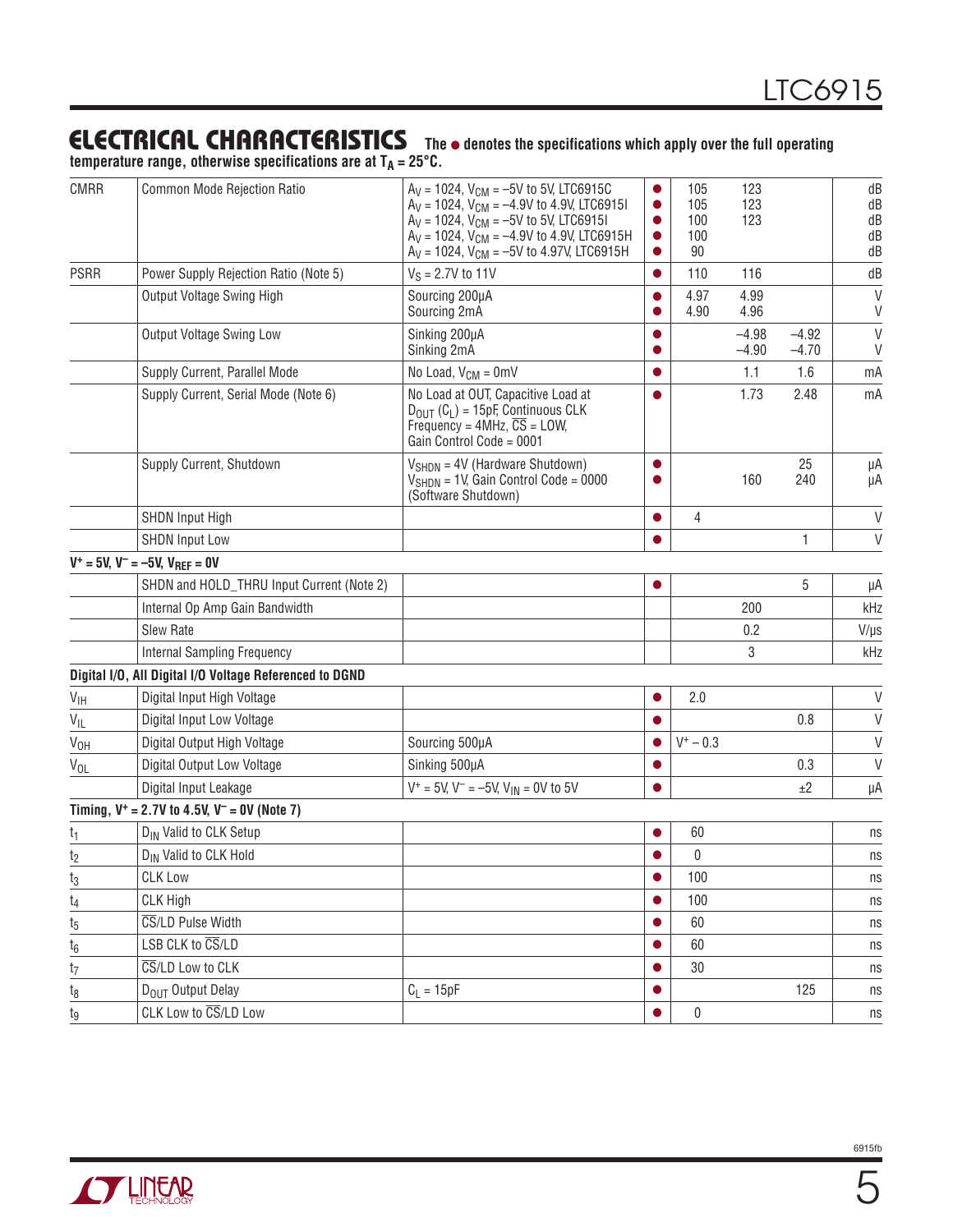**temperature range, otherwise specifications are at**  $T_A = 25^{\circ}C$ **.** 

|                  | Timing, $V^+ = 4.5V$ to 5.5V, $V^- = 0V$ (Note 7)       |              |              |    |                            |
|------------------|---------------------------------------------------------|--------------|--------------|----|----------------------------|
| $t_1$            | D <sub>IN</sub> Valid to CLK Setup                      |              | 30           |    | ns                         |
| t <sub>2</sub>   | D <sub>IN</sub> Valid to CLK Hold                       |              | $\mathbf{0}$ |    | ns                         |
| $t_3$            | <b>CLK Low</b>                                          |              | 50           |    | ns                         |
| t4               | CLK High                                                |              | 50           |    | ns                         |
| $t_5$            | CS/LD Pulse Width                                       |              | 40           |    | ns                         |
| $t_6$            | LSB CLK to CS/LD                                        |              | 40           |    | ns                         |
| t <sub>7</sub>   | CS/LD Low to CLK                                        |              | 20           |    | ns                         |
| t <sub>8</sub>   | D <sub>OUT</sub> Output Delay                           | $C_L = 15pF$ |              | 85 | ns                         |
| tg               | CLK Low to CS/LD Low                                    |              | 0            |    | ns                         |
|                  | Timing, Dual $\pm 4.5V$ to $\pm 5.5V$ Supplies (Note 7) |              |              |    |                            |
| t <sub>1</sub>   | D <sub>IN</sub> Valid to CLK Setup                      |              | 30           |    | ns                         |
| t <sub>2</sub>   | D <sub>IN</sub> Valid to CLK Hold                       |              | $\mathbf{0}$ |    | ns                         |
| $t_3$            | CLK High                                                |              | 50           |    | ns                         |
| t <sub>4</sub>   | <b>CLK Low</b>                                          |              | 50           |    | ns                         |
| $\mathfrak{t}_5$ | CS/LD Pulse Width                                       |              | 40           |    | ns                         |
| $t_6$            | LSB CLK to CS/LD                                        |              | 40           |    | ns                         |
| t <sub>7</sub>   | CS/LD Low to CLK                                        |              | 20           |    | $\ensuremath{\mathsf{ns}}$ |
| t <sub>8</sub>   | D <sub>OUT</sub> Output Delay                           | $C_L = 15pF$ |              | 85 | ns                         |
| tg               | CLK Low to CS/LD Low                                    |              | $\mathbf{0}$ |    | ns                         |

**Note 1:** Stresses beyond those listed under Absolute Maximum Ratings may cause permanent damage to the device. Exposure to any Absolute Maximum Rating condition for extended periods may affect device reliability and lifetime.

**Note 2:** These parameters are tested at ±5V supply; at 3V and 5V supplies they are guaranteed by design.

**Note 3:** These parameters are guaranteed by design. Thermocouple effects preclude measurement of these voltage levels in high speed automatic test systems.  $V_{OS}$  is measured to a limit set by test equipment capability.

**Note 4:** If the total source resistance is less than 10k, no DC errors result from the input bias current or mismatch of the input bias currents or the mismatch of the resistances connected to IN– and IN+.

**Note 5:** The PSRR measurement accuracy depends on the proximity of the power supply bypass capacitor to the device under test. Because of this, the PSRR is 100% tested to relaxed limits at final test. However, their values are guaranteed by design to meet the data sheet limits.

**Note 6:** Supply current is dependent on the clock frequency. A higher clock frequency results in higher supply current.

**Note 7:** Guaranteed by design, not subject to test.

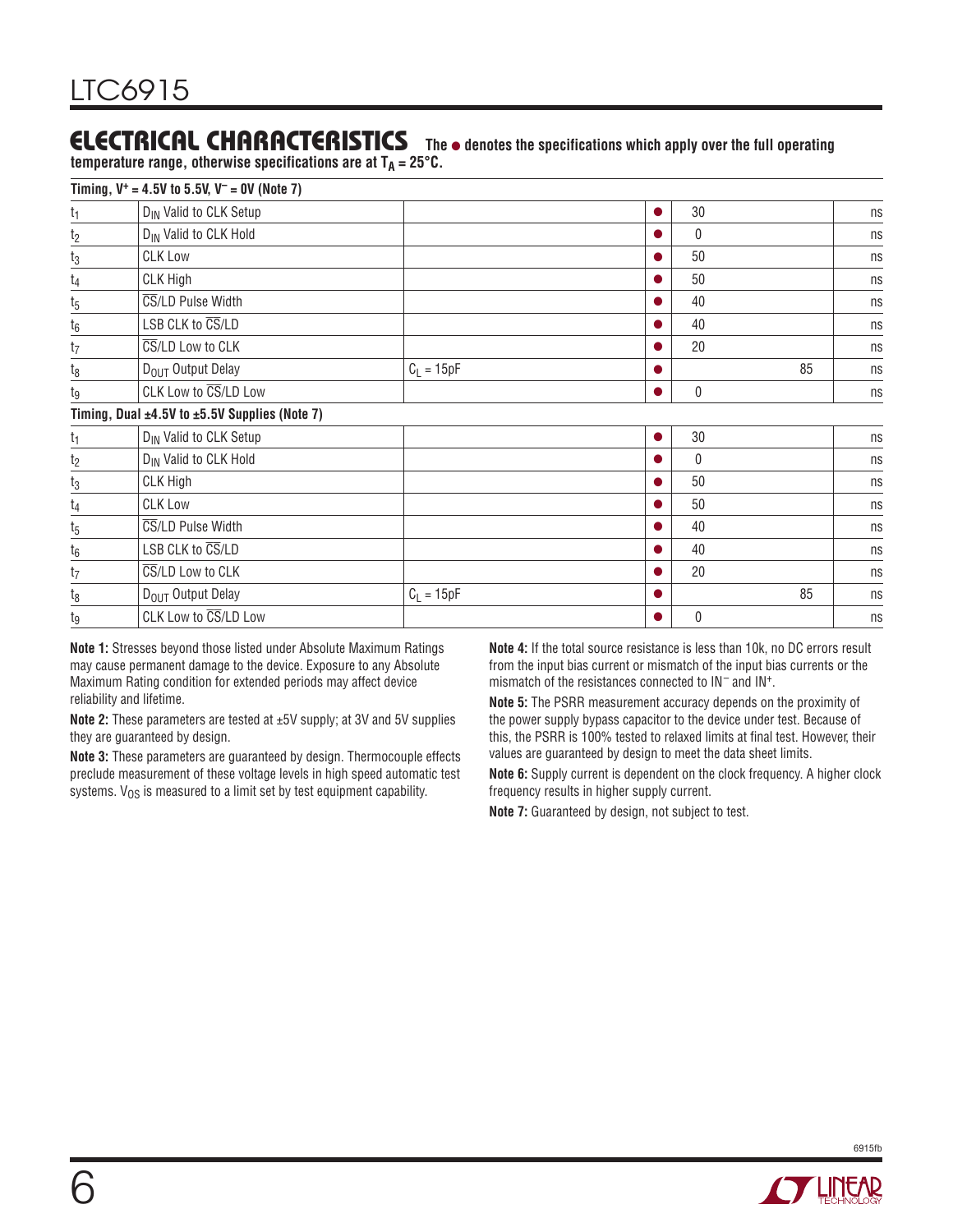### Typical Performance Characteristics



**Input Offset Voltage vs Input Common Mode**









**Input Offset Voltage vs Input Common Mode**



**Error Due to Input Rs vs Input Common Mode**









**Error Due to Input Rs vs Input Common Mode**



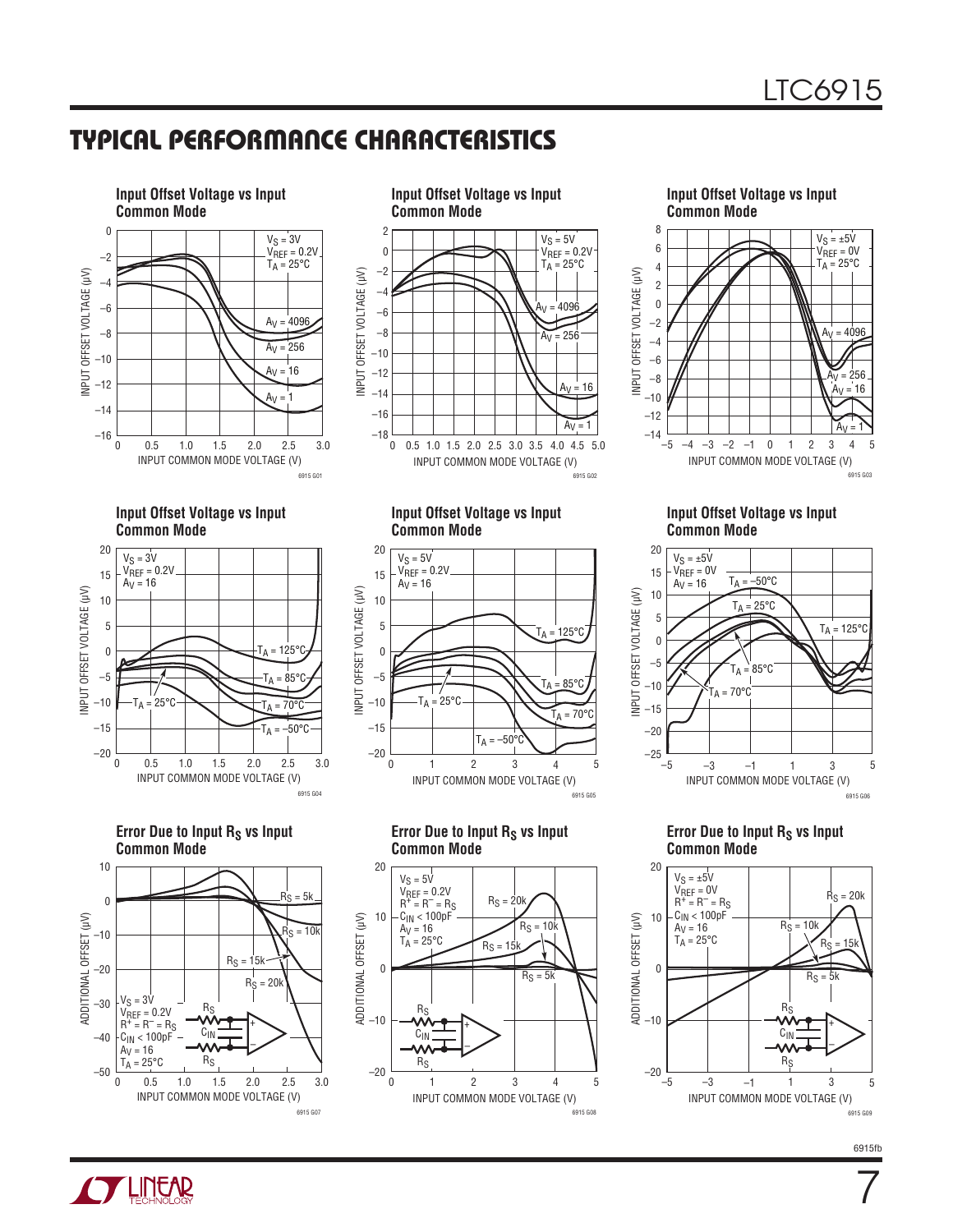### Typical Performance Characteristics



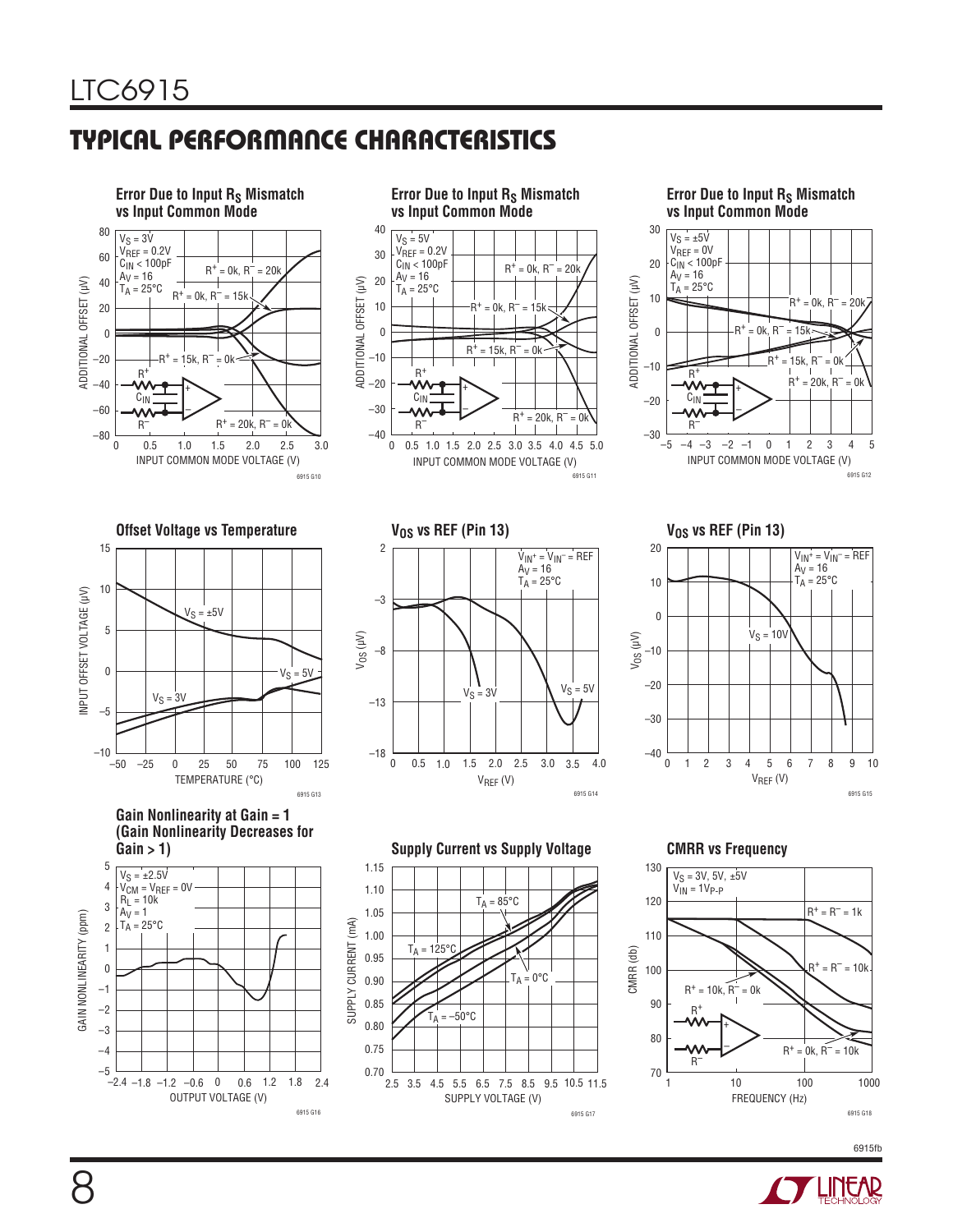### Typical Performance Characteristics





**Input Referred Noise in 10Hz Bandwidth** 3  $V_S = 5V$ 



**Output Voltage Swing vs Output Current**



**Output Voltage Swing vs Output Current**







**Additional Gain Error vs Load Resistance**



**Settling Time vs Gain** 35  $V_S = 5V$  $d\breve{V}_{OUT} = 1V$ 30 0.1% ACCURACY  $T_A = 25^{\circ}C$ 25 SETTLING TIME (ms) SETTLING TIME (ms) 20 15 10 5 0 10 100 1000 10000 1 GAIN (V/V) 6915 G25

**Internal Clock Frequency vs Supply Voltage**



6915fb

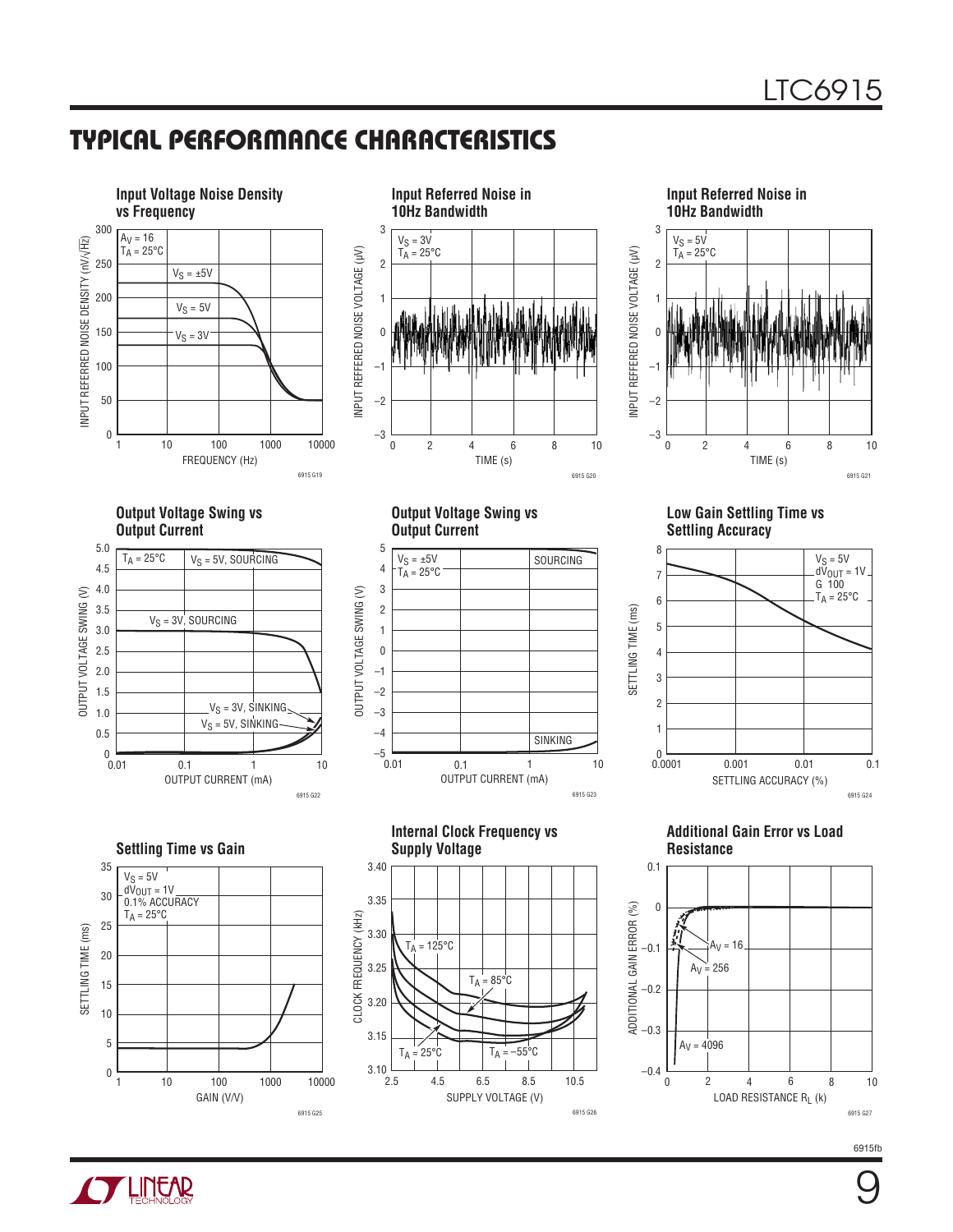#### Pin Functions **(DFN/GN)**

**IN– (Pin 1/Pin 2):** Inverting Analog Input.

**SHDN (Pin 1 GN Package Only):** Shutdown Pin. The IC is shut down when SHDN is tied to V<sup>+</sup>. An internal current source pulls this pin to  $V^-$  when floating.

**IN+ (Pin 2/Pin 3):** Noninverting Analog Input.

**V– (Pin 3/Pin 4):** Negative Supply.

**CS(D0) (Pin 4/Pin 6):** TTL Level Input. When in serial control mode, this pin is the chip select input (active low); in parallel control mode, this pin is the LSB of the parallel gain control code.

**D<sub>IN</sub>(D1) (Pin 5/Pin 7):** TTL Level Input. When in serial control mode, this pin is the serial input data; in parallel mode, this pin is the second LSB of the parallel gain control code.

**HOLD\_THRU (Pin 5 GN Package Only):** TTL Level Input for Parallel Control Mode. When HOLD THRU is high, the parallel data is latched in an internal D-latch.

**CLK(D2) (Pin 6/Pin 8):** TTL Level Input. When in serial control mode, this pin is the clock of the serial interface; in parallel mode, this pin is the third LSB of the parallel gain control code.

**D<sub>OUT</sub>(D3) (Pin 7/Pin 9):** TTL Level Input. When in serial control mode, this pin is the output of the serial data; in parallel mode, this pin is the MSB of the 4-bit parallel gain control code. In parallel mode operation, if the data in to  $D_{OUT}$  (Pin 9) is from a voltage source greater than  $V^+$ (Pin 12), then connect a resistor between the voltage source and  $D_{\text{OUT}}$  to limit the current into Pin 9 to 5mA or less.

**DGND (Pin 8/Pin 10):** Digital Ground.

**PARALLEL\_SERIAL (Pin 9/Pin 11):** Interface Selection Input. When tied to  $V^+$ , the interface is in parallel mode, i.e., the PGA gain is defined by the parallel codes (D3  $\sim$ D0), i.e.,  $\overline{CS}(D0)$ , DATA(D1), CLK(D2), and D<sub>OUT</sub>(D3). When PARALLEL  $\overline{\text{SERIAL}}$  pin is tied to  $V^-$ , the PGA gain is set by the serial interface.

**REF (Pin 10/Pin 13):** Voltage Reference for PGA output.

**OUT (Pin 11/Pin 15):** Amplifier Output. The typical current sourcing/sinking of the OUT pin is 1mA. For minimum gain error, the load resistance should be 1k or greater (refer to the Output Voltage Swing vs Output Current and Gain Error vs Load Resistance in the Typical Performance Characteristics section).

**V+ (Pin 12/Pin 16):** Positive Supply.

**SENSE (Pin 14 GN Package Only):** Sense Pin. When the PGA drives a low resistance load and the interconnect resistance between the OUT pin and the load is not negligible, tying the SENSE pin as close as possible to the load can improve the gain accuracy.

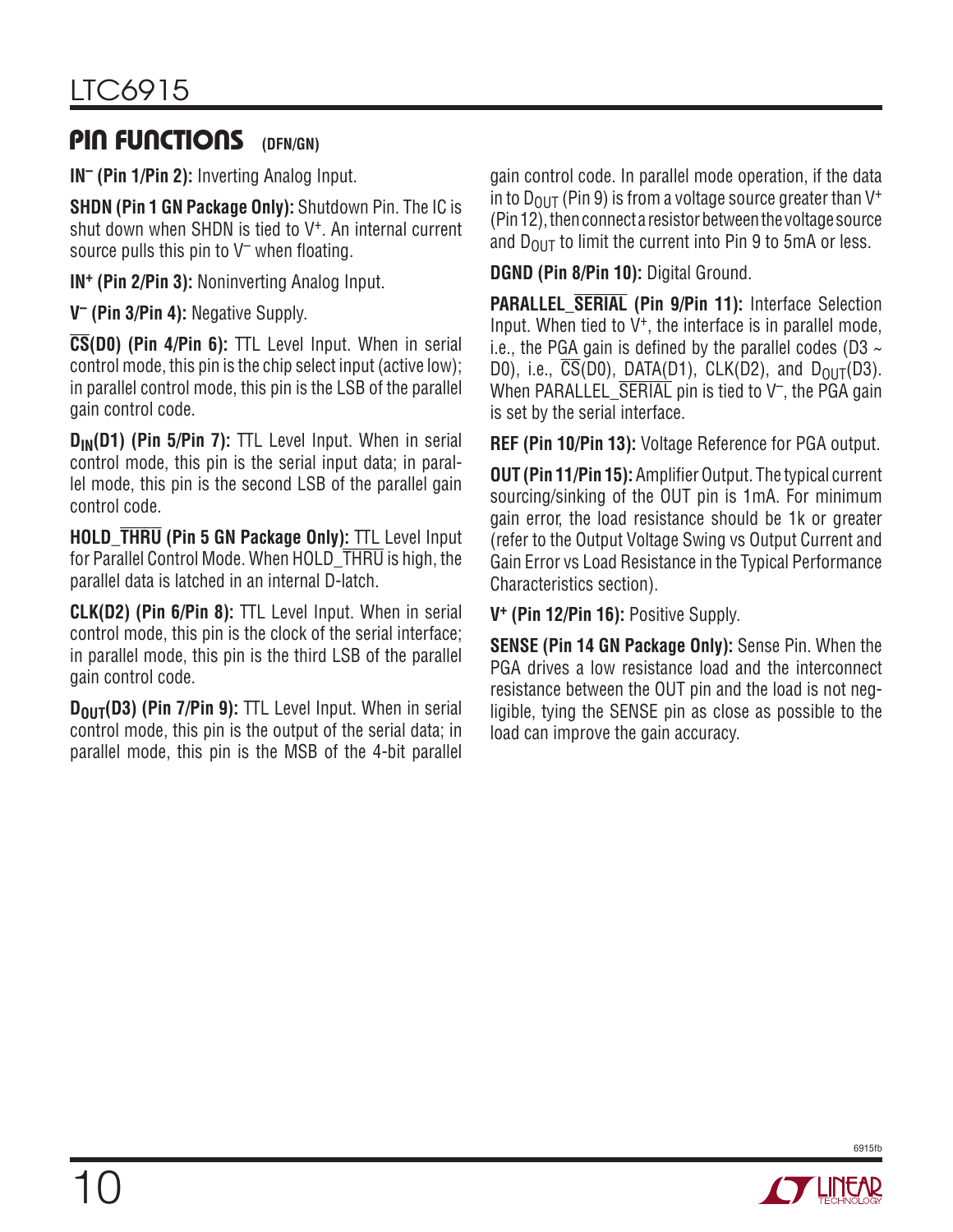### Block Diagrams



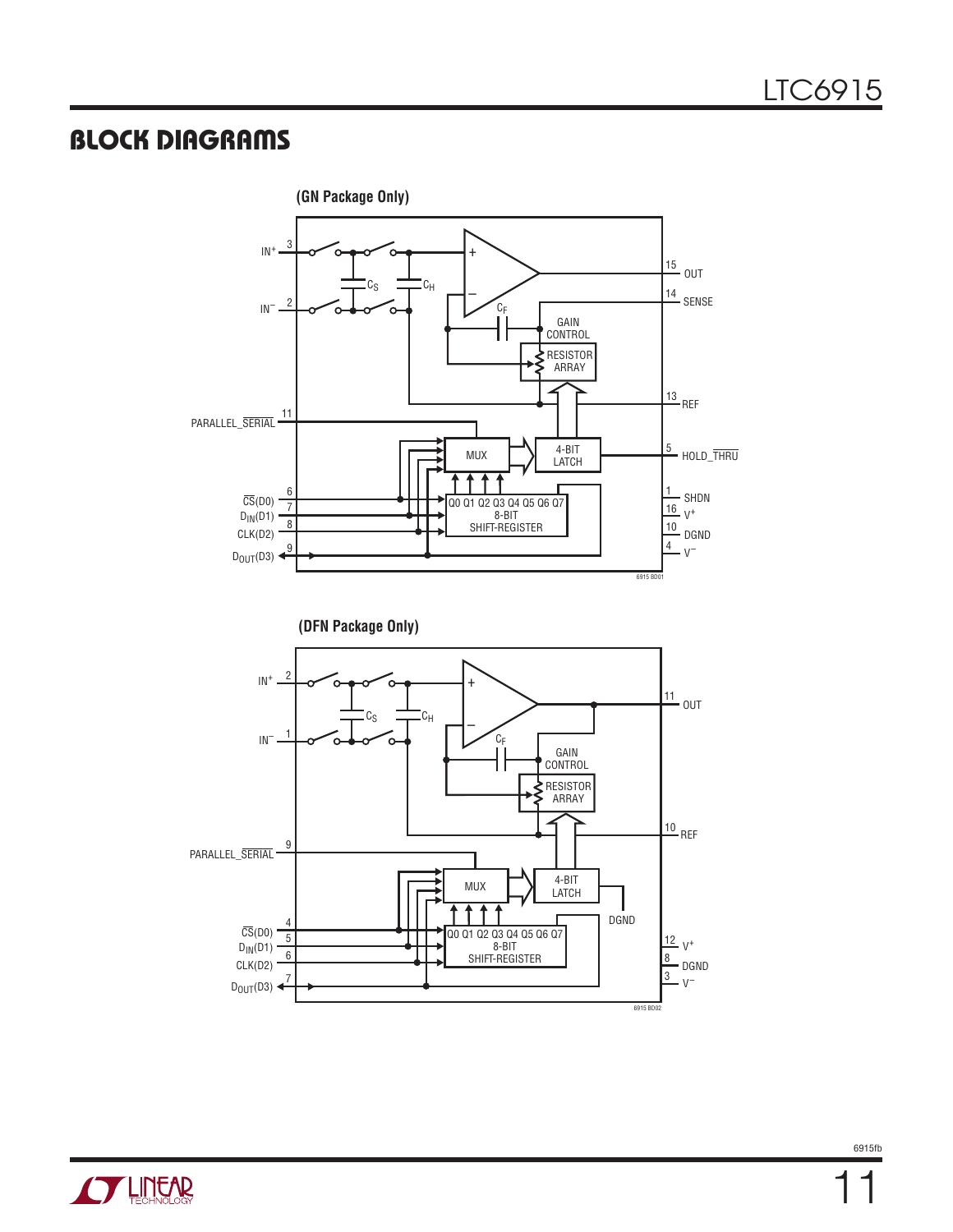

### Timing Diagram

### **OPERATION**

#### **Theory of Operation (Refer to Block Diagrams)**

The LTC6915 uses an internal capacitor  $(C<sub>S</sub>)$  to sample a differential input signal riding on a DC common mode voltage (the sampling rate is 3kHz and the input switchon resistance is 1k to 2k, depending on the power supply voltage). This capacitor's charge is transferred to a second internal hold capacitor  $(C_H)$  translating the common mode voltage of the input differential signal to that of REF pin. The resulting signal is amplified by a zero-drift op amp in the noninverting configuration. Gain control within the amplifier occurs by switching resistors from a matched resistor array. The LTC6915 has 14 levels of gain, controlled by the parallel or serial interface. A feedback capacitor  $C_F$  helps to reduce the switching noise. Due to the input sampling, an LTC6915 may produce aliasing errors for input signals greater than 1.5kHz (one half the 3kHz sampling frequency). However, if the input signal is bandlimited to less than 1.5kHz then an LTC6915 is useful as instrumentation or as a differential to single-ended AC amplifier with programmable gain.

#### **Parallel Interface**

As shown in Figure 1, connecting PARALLEL\_SERIAL to V+ allows the gain control code to be set through the parallel lines (D3, D2, D1, D0). When HOLD THRU is

low (referenced to DGND) or floating, the parallel gain control bits (D3 ~ D0) directly control the PGA gain. When HOLD\_THRU is high, the parallel gain control bits are read into and held by a 4-bit latch. Any change at  $D3 \sim D0$  will not affect the PGA gain when HOLD\_THRU is high. Note that the DFN12 package does not have the HOLD\_THRU pin. Instead, it is tied to DGND internally. The  $D_{OIII}(D3)$ pin is bidirectional (output in serial mode, input in parallel mode). In parallel mode, the voltage at  $D_{\text{OUT}}(D3)$  cannot exceed V<sup>+</sup>; otherwise, large currents can be injected to V<sup>+</sup> through the parasitic diode (see Figure 2). Connecting a 10k resistor at the  $D_{OUT}(D3)$  pin if parallel mode is selected (see Figure 1) is recommended for current limiting.

#### **Serial Interface**

Connecting PARALLEL\_SERIAL to V– allows the gain control code to be set through the serial interface. When  $\overline{CS}$  is low, the serial data on  $D_{IN}$  is shifted into an 8-bit shift-register on the rising edge of the clock, with the MSB transferred first (see Figure 3). Serial data on  $D_{OUT}$  is shifted out on the clock's falling edge. A high  $\overline{CS}$  will load the 4 LSBs of the shift-register into a 4-bit D-latch, which are the gain control bits. The clock is disabled internally when  $\overline{CS}$  is pulled high. Note: CLK must be low before  $\overline{CS}$ is pulled low to avoid an extra internal clock pulse.

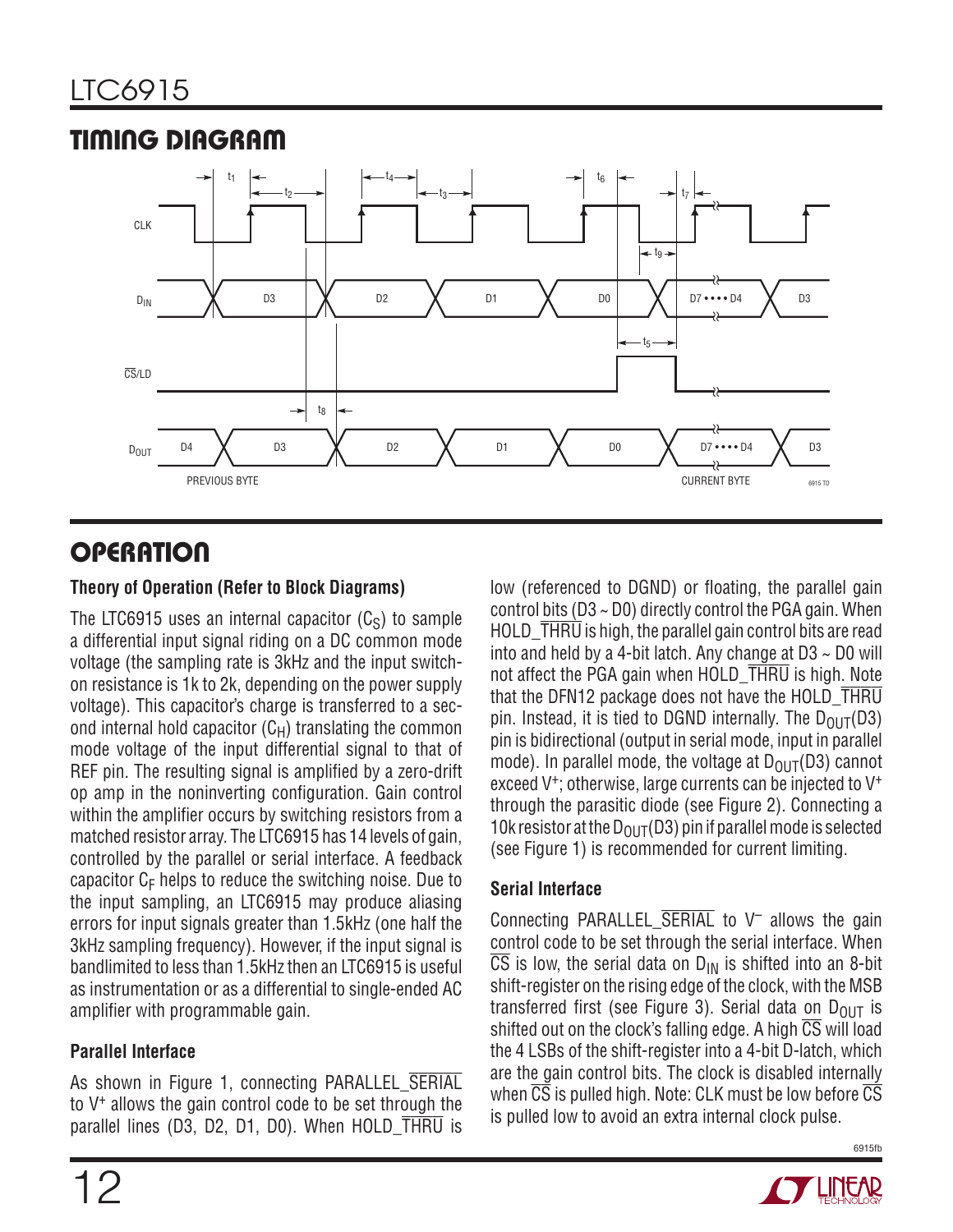### **OPERATION**

 $D_{OIII}$  is always active in serial mode (never tri-stated). This simplifies the daisy chaining of the multiple devices.  $D_{\text{OUT}}$  cannot be "wire-or" to other SPI outputs. In addition,  $D_{\text{OUT}}$  does not return to zero at the end of transmission, i.e. when  $\overline{CS}$  is pulled high.

A LTC6915 may be daisy-chained with other LTC6915s or other devices having serial interfaces by connecting the D<sub>OUT</sub> to the D<sub>IN</sub> of the next chip while CLK and  $\overline{CS}$ remain common to all chips in the daisy chain. The serial data is clocked to all the chips then the  $\overline{CS}$  signal is pulled high to update all of them simultaneously. Figure 4 shows an example of two LTC6915s in a daisy chained SPI configuration.









 **Figure 2. Bidirectional Nature of D<sub>OUT</sub>/D3 Pin Figure 3. Diagram of Serial Interface (MSB First Out)** 

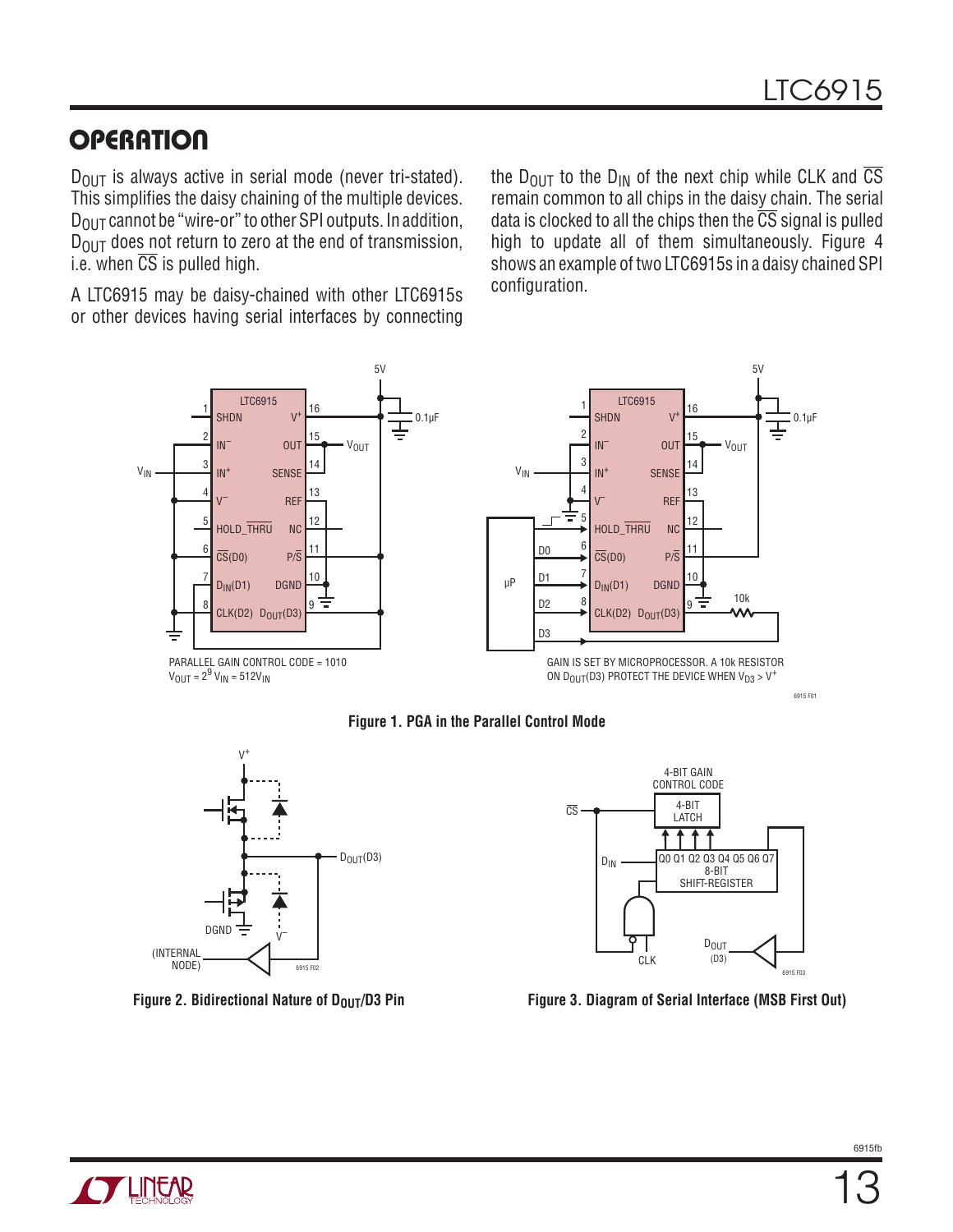# **OPERATION**



**Figure 4. 2 PGAs in a Daisy Chain**

The amplifier's gain is set as follows:

| D1, D0<br>D3, D2, | 0000 | 0001 | 0010 | $001 -$ | 0100 | 0101 | 0110 | 0111 | 000 | 1001 | 1010 | $101 -$ | 1100 | $1101 -$<br>4444 |
|-------------------|------|------|------|---------|------|------|------|------|-----|------|------|---------|------|------------------|
| Gain              |      |      |      |         |      | 16   | 32   | 64   | 128 | 256  | 512  | 1024    | 2048 | 4096             |

#### **Input Voltage Range**

The input common mode voltage range of the LTC6915 is rail-to-rail. However, the following equation limits the size of the differential input voltage:

$$
V^{-} \leq (V_{1N}^{+} - V_{1N}^{-}) + V_{REF} \leq V^{+} - 1.3
$$

Where  $V_{IN}$ <sup>+</sup> and  $V_{IN}$ <sup>-</sup> are the voltage of the differential input pins,  $V^+$  and  $V^-$  are the positive and negative supply voltages respectively and  $V_{\text{RFF}}$  is the voltage of REF pin. In addition,  $V_{IN}$ <sup>+</sup> and  $V_{IN}$ <sup>-</sup> must not exceed the power supply voltages, i.e.,

 $V^{-} < V_{1N}^{+} < V^{+}$  and  $V^{-} < V_{1N}^{-} < V^{+}$ 

#### **±5 Volt Operation**

When using the LTC6915 with supplies over 5.5V, care must be taken to limit the maximum difference between any of the input pins ( $IN^+$  or  $IN^-$ ) and the REF pin to 5.5V, i.e.,

$$
|V_{IN}^+ - V_{REF}| < 5.5 \text{ and } |V_{IN}^- - V_{REF}| < 5.5
$$

If not, the device will be damaged. For example, if railto-rail input operation is desired when the supplies are at  $±5V$ , the REF pin should be 0,  $±0.5V$ . As a second example, if the  $V^+$  pin is 10V, and the  $V^-$  and REF pins are at 0, the inputs should not exceed 5.5V.

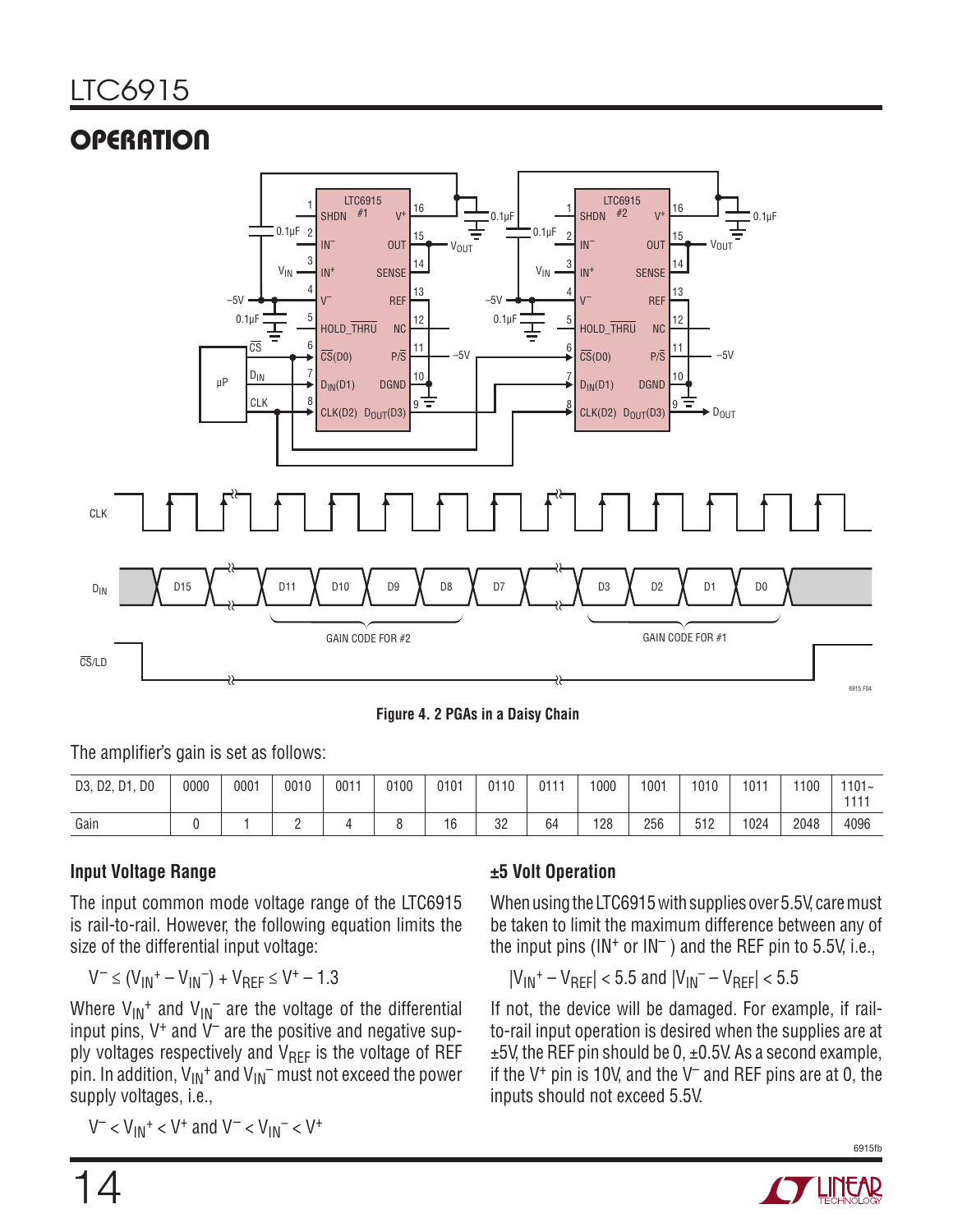### **OPERATION**

#### **Settling Time**

The sampling rate is 3kHz and the input sampling period during which  $C_S$  is charged to the input differential voltage,  $V_{IN}$ , is approximately 150 $\mu$ s. First assume that on each input sampling period,  $C_S$  is charged fully to  $V_{IN}$ . Since  $C_S = C_H$  (= 1000pF), a change in the input will settle to N bits of accuracy at the op amp noninverting input after N clock cycles or 333µs(N). The settling time at the OUT pin is also affected by the internal op amp. Since the gain bandwidth of the internal op amp is typically 200kHz, the settling time is dominated by the switched-capacitor front end for gains below 100 (see the Low Gain Settling Time vs Settling Accuracy and the Settling Time vs Gain graphs in the Typical Performance Characteristics section). In addition, the worst case settling time after a device-enable (active low on Pin 1 of a GN package) is equal to the settling due to the gain plus the input settling time  $(333\mu s \cdot N)$ . For example, if an LTC6915 is enabled with a logic high on Pin 1 then, the maximum settling time to 10 bits of accuracy (0.1%) and a gain equal to 100 is 8.33ms ([333µs  $\cdot$  1024] + 5ms).

#### **Input Current**

Whenever the differential input  $V_{IN}$  changes,  $C_H$  must be charged up to the new input voltage via  $C_{\rm S}$ . This results in an input charging current during each input sampling period. Eventually,  $C_H$  and  $C_S$  will reach  $V_{IN}$  and ideally, the input current would go to zero for DC inputs.

In reality, there are additional parasitic capacitors which disturb the charge on  $C_S$  every cycle even if  $V_{\text{IN}}$  is a DC voltage. For example, the parasitic bottom plate capacitor on  $C_S$  must be charged from the voltage on the REF pin to the voltage on the IN– pin every cycle. The resulting input charging current decays exponentially during each input sampling period with a time constant equal to  $R_S C_S$ . If the voltage disturbance due to these currents settles before the end of the sampling period, there will be no errors due to source resistance or the source resistance mismatch between IN<sup>+</sup> and IN<sup>-</sup>. With R<sub>S</sub> less than 10k, no DC errors occur due to input current mismatch.

In the Typical Performance Characteristics section of this data sheet, there are curves showing the additional error from non-zero source resistance in the inputs. If there are no large capacitors across the inputs, the amplifier is less sensitive to source resistance and source resistance mismatch. When large capacitors are placed across the inputs, the input charging currents are placed across the inputs. The input charging currents described above result in larger DC errors, especially with source resistor mismatches.

#### **Power Supply Bypassing**

In a dual supply operation, connect a 0.1µF bypass capacitor from each power supply pin  $(V^+)$  and  $V^-$ ) to an analog round plance surrounding an LTC6915. The bypass capacitor trace to the supply pins must be less than 0.2 inches (an X7R or X5R capacitor type is recommended). In single supply operation, connect the V– pin to the analog ground plane and bypass the V+ pin.

#### **Shutdown Modes**

The IC has two shutdown modes, hardware shutdown and software shutdown. When SHDN is tied to  $V^+$ , the IC is in hardware shutdown mode. During this shutdown mode, the gain setting digital interface (serial or parallel) and the main op amp are both disabled, thus the PGA dissipates very small supply current (see the Electrical Characteristic table). When SHDN is floating, an internal current source will pull it down to  $V^-$ . The digital interface is turned on to read the gain setting codes. The IC is in normal amplification mode as long as the gain control code is other than 0000. If the gain control code is 0000, the IC operates in software shutdown mode, i.e., the main op amp is turned off so that the PGA dissipates less power. The DFN package does not have hardware shutdown.

#### **Setting the Voltage at the REF Pin**

The current coming out of the REF pin may affect the reference voltage at the REF pin ( $V_{REF}$ ). If  $V_{REF}$  is set by a resistive divider then the  $V_{REF}$  voltage is a function of the  $V_{OUT}$  voltage (see Figure 5). In order to minimize the  $V_{RFF}$  variations, the total resistance of R1 plus R2 should be much less than 32k (5k or less) or use a voltage reference to set  $V_{\text{RFF}}$ .



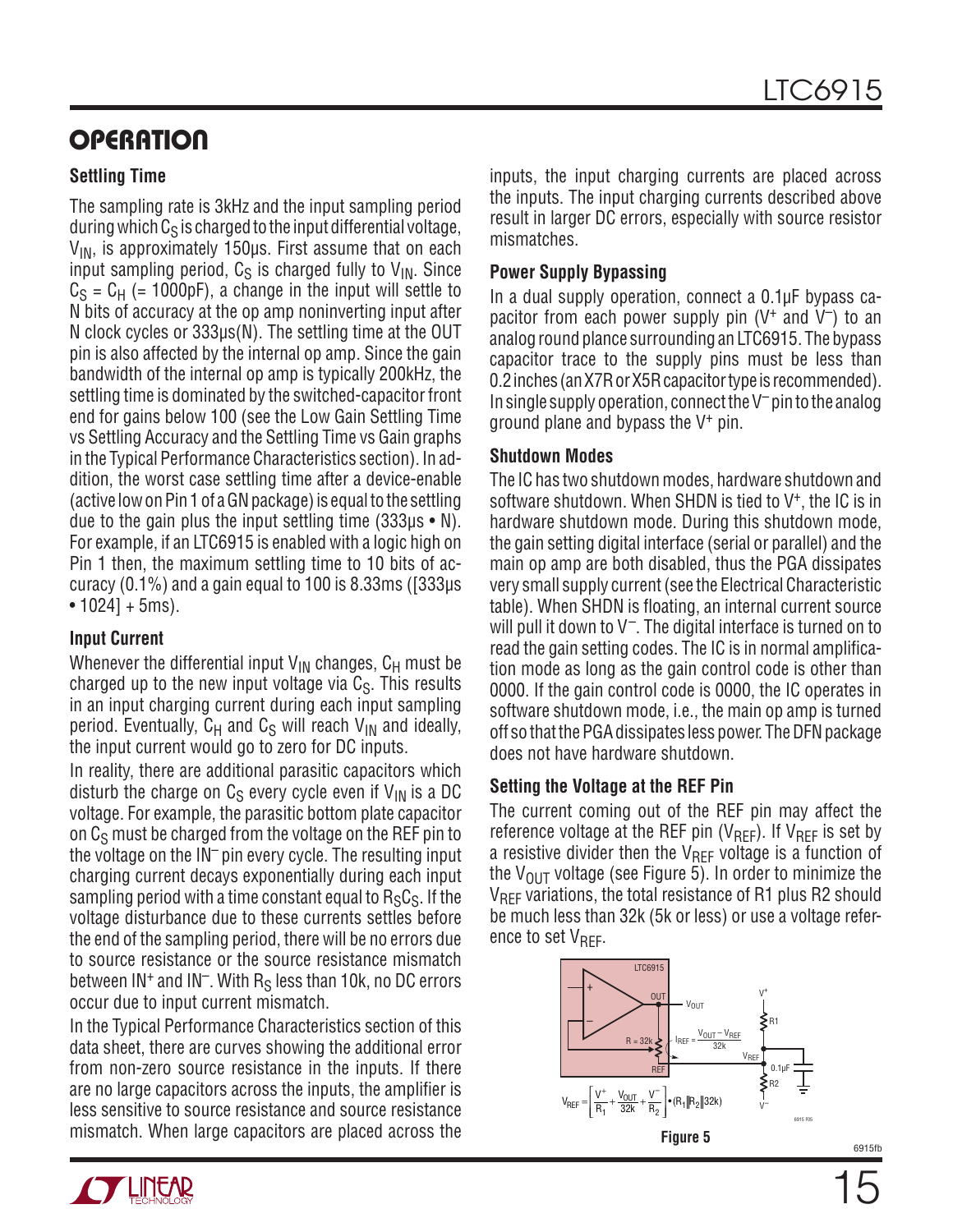### Typical Application

#### **Multiplexing Two LTC6915's**

Send a gain code of 0000 to one IC to set its output to a high impedance state and send a gain code other than 0000 to the second IC to set it for normal amplification. If both devices are ON, the 200 $\Omega$  resistors protect the outputs. The sense pin connection maintains gain accuracy for loads 1k or greater.



**Figure 6. A 2:1 Multiplexing Two LTC6915's with Daisy Chained Gain Control**



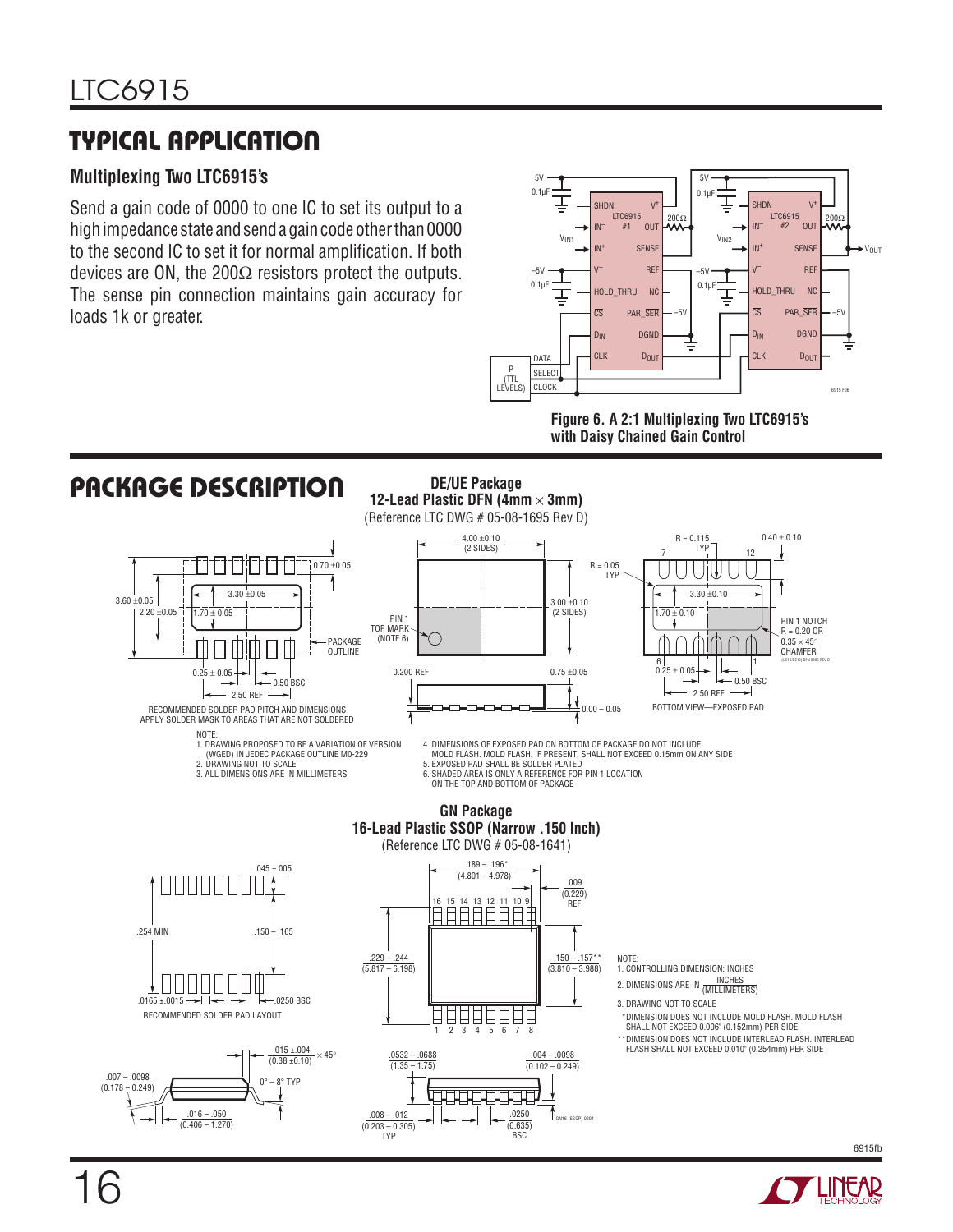### REVISION HISTORY (Revision history begins at Rev B)

| <b>REV</b> | date               | וח<br>IUN                                                                                                                               | 111100000<br>PAGE<br><b>NUMBER</b> |
|------------|--------------------|-----------------------------------------------------------------------------------------------------------------------------------------|------------------------------------|
| -          | $\sim$ $\mu$<br>11 | $\sim$<br><b>PSRR</b><br>Characteristics<br><b>RAVISA</b><br>units<br>tor.<br>ır<br>-laetries'<br>itia.<br>וסבו<br>$\mathbf{u}$<br>,,,, |                                    |